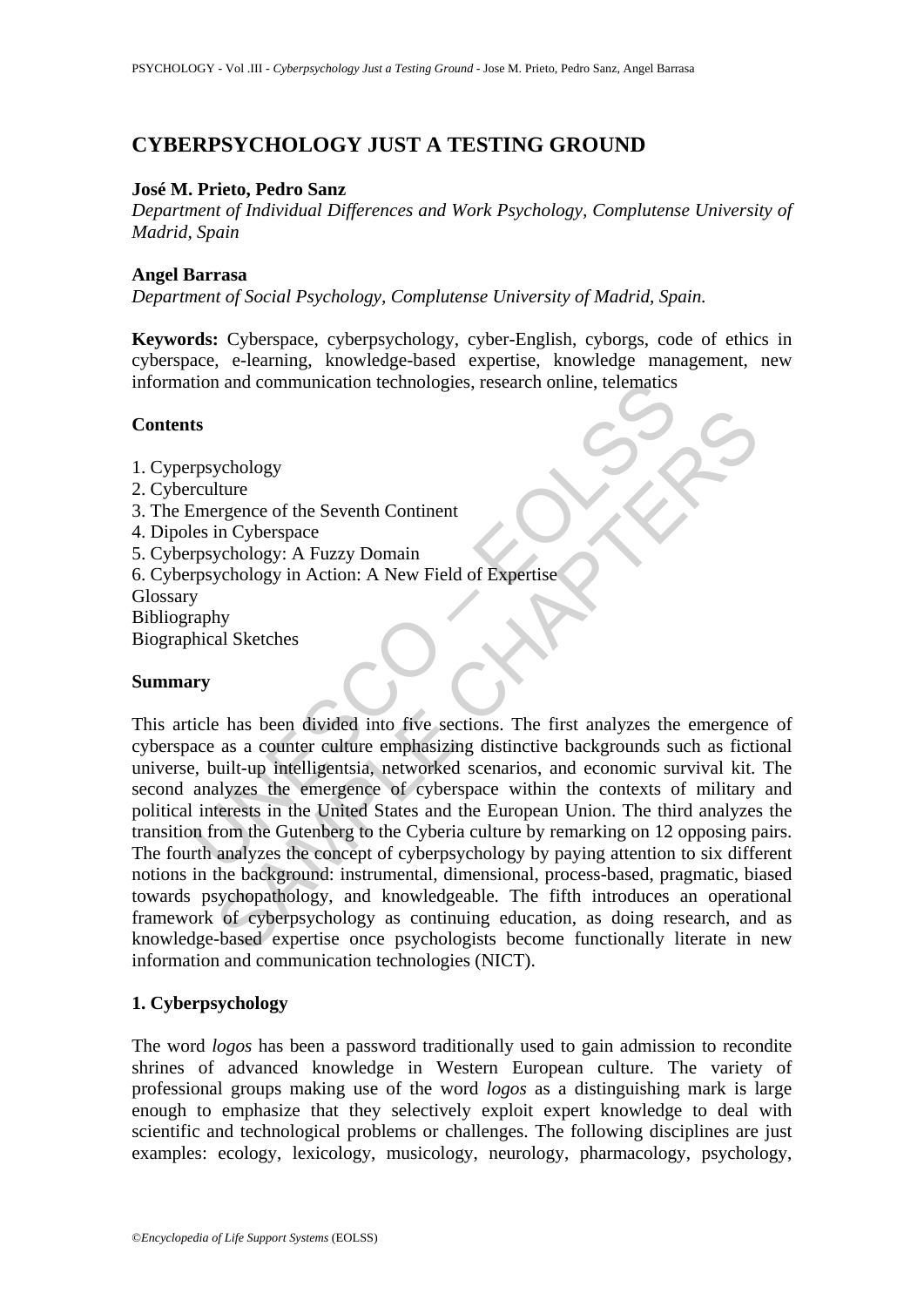sociology, and toxicology. By the last decade of the twentieth century the ending *-logos* or *-logy* became an unimaginative final part to any brand new denomination. A fashionable expression, "knowledge management," has been fostered as a distinctive alternative to the recurrent use of *logos*. Both allude to correct reasoning, valid argumentation, sound judgment, true propositions, and reliable discourses. In the past, for *logos* the background has been the cosmos, the spiritual principle, or a sophisticated way of identifying God; at the beginning of the twenty-first century, the background for knowledge management is organization, continuous learning, and the Internet. *Logos* and knowledge management are two sides of the same coin or two parallel metaphors.

The same textacle, the 1990s, and has provoked quite similar encorrelation among scholars and students of psychology. For voyaue expressions; for some, both point to a postmodern worl-<br>started to change the way psychologic use expressions; for some, both point to a postmodern worldview that<br>red to change the way psychological research is carried out as well as<br>considered "normal" or "abnormal" in the behavior and performance<br>and groups. For The emergence of concepts such as cyberpsychology and knowledge management took place in the same decade, the 1990s, and has provoked quite similar reactions of acceptance or rejection among scholars and students of psychology. For many, both are just in-vogue expressions; for some, both point to a postmodern worldview that has already started to change the way psychological research is carried out as well as what might be considered "normal" or "abnormal" in the behavior and performance of individuals and groups. For instance, should a group of computer-illiterate subjects be considered an appropriate sample for the study of normal or abnormal daily-life functioning? Another example: virtual reality programs allow rotations of 360 degrees from the eyes of the viewer, up and down or front and back at will. Should this kind of perceptual whirling be considered natural or anomalous? This is a question that cannot be set aside by psychological researchers since many people born after 1970 were rocked in the arms of their parents or got off to sleep while watching T.V. cartoons and video clips rich in special effects. In other words, must the multimedia and the Internet be regarded as a tool or a new surrounding? Some people consider cyberspace the seventh continent still not fully discovered.

It is convenient to clarify first what is meant by cyberspace as a prolegomenon to the notion of cyberpsychology. This seems to be a new term, but in fact it was used increasingly during the 1990s among those scholars and practitioners who were becoming stable dwellers in cyberspace.

# **2. Cyberculture**

Norbert Wiener (1894–1964) coined the term "cybernetics" in 1948, as a title for his book. The original word in classical Greek, *kybernetikos*, means "steersman" or "helmsman." That is, the person who steers a machine, the pilot who steers a ship, a job that requires independence and self-reliance. Soon after World War II, cybernetics became a widely accepted label for a discipline devoted to studying the processing of information and communication systems as well as the functioning of control systems when applied to machines, animals, and organizations. Initially it was a technological discipline because it was rooted in system-engineering techniques but later crossed the borders of science when applied successfully to the analysis and understanding of certain neurological problems. The focal point in this discipline is studying the flow of information within a system, and so keeping some distance from other disciplines revolving around the study of energy or materials and its derivatives. The exchange rate is the use of feedback to get the intended impact on goal-directed activities cropping up in technological artifacts as well as living organisms. For decades the prodigal son of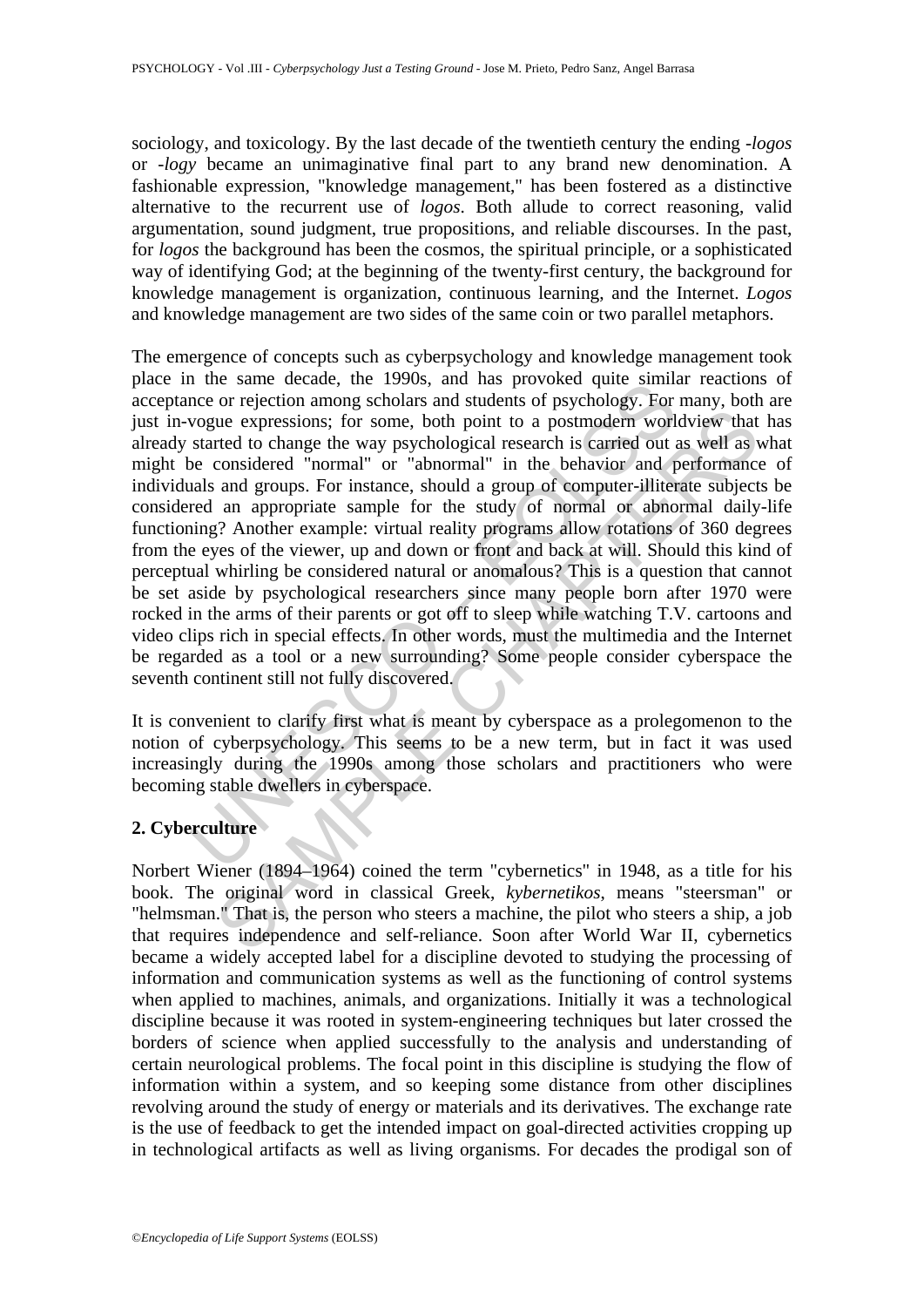this discipline has been artificial intelligence (A.I.), an insatiable consumer of public and private funding, because it is committed to take as its model the complex functioning of the human brain when involved in problem analysis and problem-solving strategies. Some outcomes have been huge and impressive such as teaching machines to solve problems or to behave as an artificial limb.

In Europe another term was coined during the 1980s—"telematics"—to identify a subdiscipline examining and making the most of information sciences and technologies based on the long-distance transmission of digital information. In Euro-English telematics is a short name for "tele-informatics," which may be derived, as one wishes, from the French word *informatique*, the Russian *informatika*, or the Spanish *informática*, which is used to identify the processing of digital data for storage and retrieval. By the beginning of the twenty-first century the expression telematic space was being used to fence in that territory where people wander when they are connected online. There is, thus, an overlap with the term cyberspace that will be commented on later.

*Heal*, wmarri is used to detaining the plocessing of the gapta data i<br>I. By the begining of the twenty-first century the expression tig used to fence in that territory where people wander when they<br>There is, thus, an ove used to fence in that territory where people wander when they are connected used to fence in that territory where people wander when they are connected the term "cyborgs" in 1970, in his book *Future Shock*, where were is, Alvin Toffler coined the term "cyborgs" in 1970, in his book *Future Shock,* where he devoted several pages to analyzing the possibilities of human-machine integration and the interaction of human brains and databases through networked communication. A cyborg is a person whose physiological functioning is aided by mechanical or electronic devices built into the body to extend beyond normal some abilities or to compensate for some disabilities. Psychological expertise is often demanded in the design process to optimize the levels of performance or to smooth the training process for the cyborgs. Often support from health psychologists is requested after the surgical implant of devices to facilitate the psychological adjustment of the cyborgs and relatives. Also, a related concept "cyborg consciousness" starts to elbow its way through the human experience of being "a sentient high-tech interface" between an organism and a mechanism. In more conventional terms associated with cross-cultural psychology, it is an advanced modality of "mestiza consciousness." In movies such as *Star Trek*, *Star Wars*, *Robocop*, *Terminator*, and *Artificial Intelligence*, the scriptwriters introduced good examples of cyborg heroes that cannot find their character because they know that they go halves in a "mechanic" and an "organic" identity. In the dialogs they speak as "hardwired subjectivities" evidencing symptoms of double self and fuzzy cyborg consciousness.

During the 1980s, fine artists and graphic designers crossed the line of gender representations of cyborgs and pushed their art into the awareness of the sexual impact of cyberbodies. Female and androgynous cyborgs started to look sexy, often undressed, exposing to view sexual poses. Cyberbodies made of metal and ceramics became the subject of posters spread out and unveiling cyborgs with naked breasts or almost revealed, sensuous facial features, enhanced contours of her sex, sculpted feet in highheeled shoes, and phallic symbols somewhere around. It turned out that cyborgs could be created for pleasure.

The term "cyberpunk" started to be used as an argot among computer-literate writers in counter cultural circles in the mid 1970s as witnessed by John Brunner in his novel *Shockwave Rider* published in 1975 and by William Gibson in several science fiction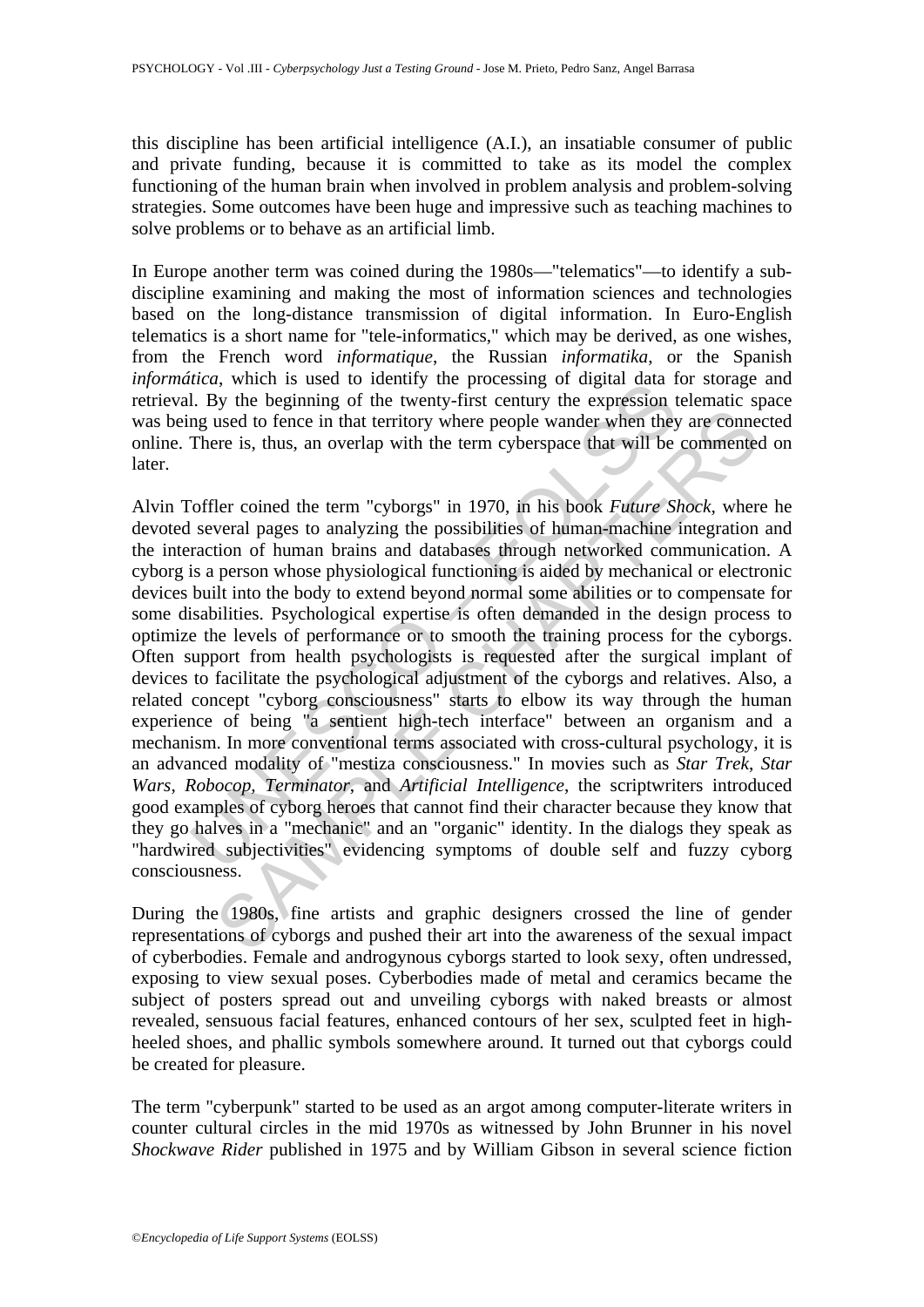stories issued first in magazines and afterwards collected in 1984 in the book *Neuromancer*. These people started to call themselves cyberpunks, stressing that they used computers and video games as a way of self-expression, personal pleasure, net profit, and a sense of duty. In fact they ascribed the role of main or secondary characters to "first-generation cyborgs" in stories where the narrative occurred in post-industrial and information-governed settings. They set up the basic cyberpunk code "think for yourself, question authority," bringing to the fore an anarchist cultural background melting away into a high-tech mood and open-minded attitude. In this genre of literature, cyberpunks are often depicted as skilful people who know how to take advantage of the new information and communication technologies (NICT) to attain intended and often malevolent goals. The distinguished marks of insurgent characters were also enacted among cyberpeople.

These fiction writers also realized that they had developed a set of beliefs about the existence of some kind of actual space behind the screen, "a place that you cannot see but you know is there." This world of lucid dreaming beyond a T.V. or a computer screen started to be named cyberspace.

Initially the brand new root *cyber-* started to suggest the idea of computer memory and networked communication systems. Later it was used as a short name for computers and for networked computers. "Space" alluded to a multidimensional but virtual space. Together, both forms molded into the term cyberspace, sowing the seeds of different meanings and nuances.

• Cyberspace as an imaginary and fictional universe where sensory experiences take place and in which the mind is absorbed and the person experiences oneness with the set of stimuli, challenges, and performances elicited. It generates a trancelike experience, actual and genuine. "Consensual hallucination" was the assertion coined by cyberpunk writers.

iction writers also realized that they had developed a set of be<br>ee of some kind of actual space behind the screen, "a place that<br>know is there." This world of lucid dreaming beyond a T.V.<br>tarted to be named cyberspace.<br>th on writers also realized that they had developed a set of beliefs about<br>of some kind of actual space behind the screen, "a place that you cannot<br>ow is there." This world of lucid dreaming beyond a T.V. or a comp<br>etd to be • Cyberspace as built-up intelligentsia where individuals are welcome if they know how to stroll along boundless passageways getting in and out of intellectual creations of a very large nature made available online. It is a conceptual realm where words, human relationships, data, links, and meeting rooms are at the disposal of a highly discriminatory club of people using computer-mediated communication channels. It is a World III structure in the terminology launched by Sir Karl Popper  $(1902-1994)$ .

• Cyberspace as a networked scenario in which people share cognitive and emotional cues when they communicate and interact, when they exchange images and voices, when they bring forth a large variety of sensory experiences. They stay connected through a physical network but do have access to uncharted regions without sharing the same time and space. The online behavior of individuals becomes a part of the Internet psychological environment.

• Cyberspace as an economic survival kit for people determined to maintain rather eremitic but productive life standards, somewhere in the countryside, far from any large or medium-sized cities and neighborhoods. It is a gateless gate for those who want to stay outside but, from time to time, need to emerge ephemerally by clicking on a mouse. It is a survival kit based on telework and telebusiness. It is irrelevant to know if employees stay in the office, in a prison, in a monastery, or at home.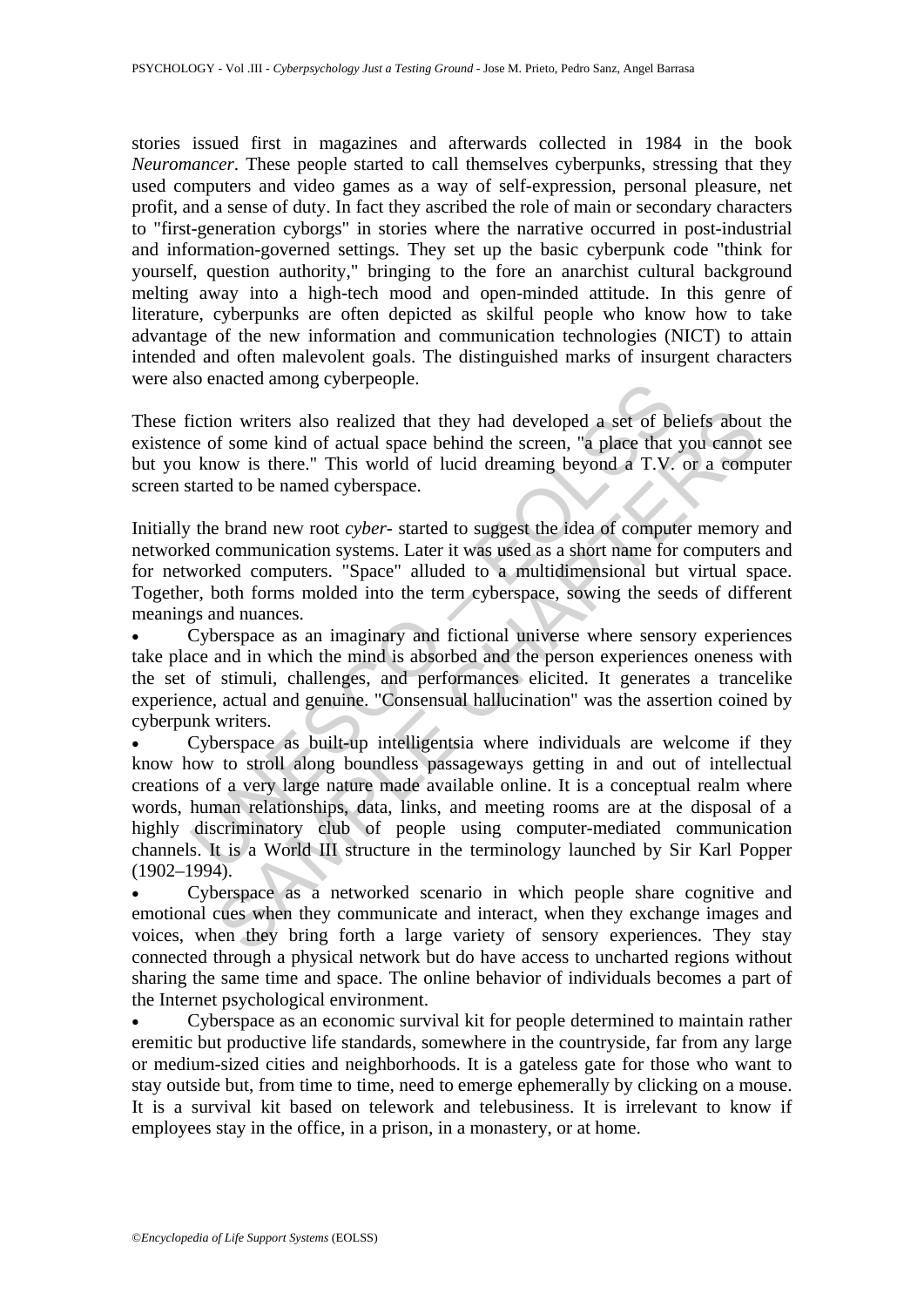

Figure 1. Cyberspace: the seventh continent

Figure 1 identifies the distinctive backgrounds of this seventh continent inhabited by people evidencing a virtual state of mind who use networked computers in the process of creating an unacknowledged society and a culture where tonnes of bits of information are ready-made by-products or services. Furthermore, cyberspace is an unimaginary site and has a universal time system, without time zones or geographical borders. The unit is called the beat. The 24 hours of a day have been divided into 1000 beats, each beat being equivalent to 1 minute and 26.4 seconds. Twelve noon is equivalent to @500. The meridian time coincides with the European wintertime. This system has been proposed by Swatch (*http://www.swatch.com/internettime/*) and was inaugurated on October 23, 1998. This system is now in the process of dissemination, using special converters that may be downloaded to computers or with watches using both systems. The great advantage is that all the digital watches mark the same time all over the world, be it night or day. It has certain advantage in classifying hyperdocuments in cyberspace.

### **3. The Emergence of the Seventh Continent**

It is very convenient to highlight several landmarks in the emergence of this seventh continent known as cyberspace, the virtual surrounding where cyberpsychology as a sub-discipline has grown.

• Platforms known as computers and the Internet are a by-product of espionage and counter-espionage during World War II and the Cold War as well as of knowledge management and exchange programs between military intelligence and think tanks on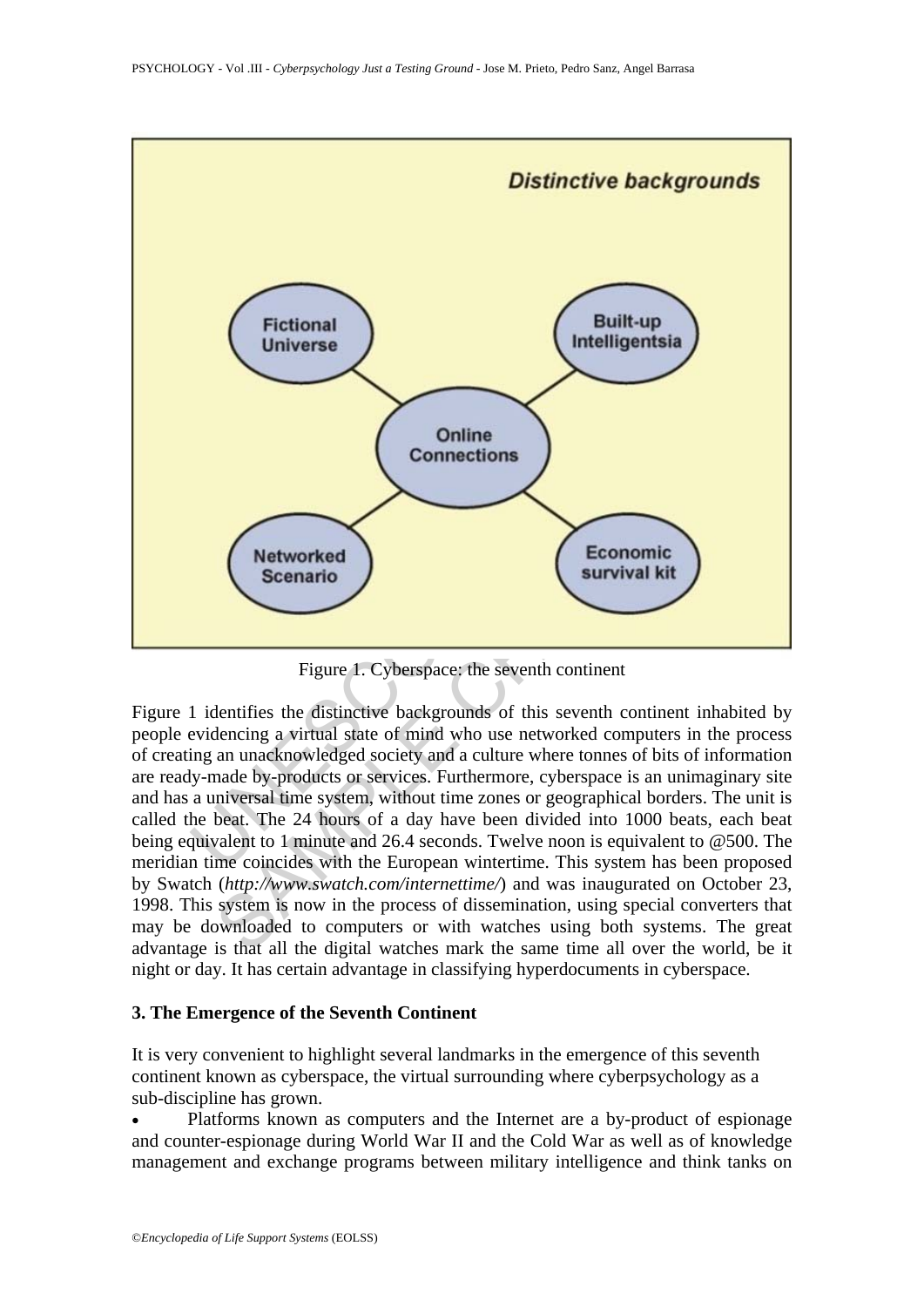university campuses or avant-garde research laboratories. The framework was confidentiality and strategic advantage to inflict a defeat on the rival. The consequence was reducing to a minimum the degree of compatibility in the hardware and software invented and refined. It was the point of departure of NICT.

In the late 1960s the need for a generic coding system and of a comprehensive catalog of tags to facilitate the editorial structure of documents started to be discussed in Canada and in the U.S. In 1969 the first draft of a generalized markup language (GML) was launched: it allowed the editing and formatting of texts as well as the retrieval of documents shared by people working on different computers and in different platforms. In 1986 the final version (renamed standard and generalized markup language (SGML)) was tested at the European Particle Physics Laboratory in Switzerland; it was approved and published on October 15, 1986 as ISO 8879:1986. SGML is the pivotal framework clearing the way for the exchange of digital documents among users operating in cyberspace.

• Hypertext markup language (HTML) is the first well-known scion of SGML. It was released as an authoring language and distribution system for producing and exchanging electronic documents integrating text, pictures, sounds, and animations plus hypertext links among documents or among sections of the same document. The direct consequence was the materialization of the World Wide Web in 1990.

Instinction of the exchange (HTML) is the first momentum interests and Georgian and Georgian and Server are the way for the exchange of digital documents among user are.<br>
Hypertext markup language (HTML) is the first well-It is convenient to make the contrast between the access and use of the Internet before and after the creation of the HTML standard. Before 1992 online users were a tiny minority in American, Canadian, and European universities under the umbrella of NATO. Commands, instructions, and addresses were copied in notebooks managed by scholars somehow literate in programming languages and information technologies. Once the hypertext approach was developed first in Geneva and later in Champaign, a user-friendly browser called Mosaic, made available in 1993, opened the way to computer-literate but also to computer-illiterate scholars ready to move around cyberspace by clicking on a hypertext link.

Fractrian and triangle and distribution system and the U-1900s and the U-1900s des an autoring language (HTML) is the first well-known scion of SGM gelectronic documents integrating text, pictures, sounds, and animations i • Another important landmark was the period 1992–1996. Jacques Delors, as president of the European Union (E.U.) Council, and Al Gore, as vice-president of the U.S., met and encouraged the visualization of new information highways as the essential infrastructure setting the pace for the advancement of science, technology, and quality of life during the twenty-first century. Both contributed to burying the "Stars Wars" military plan of action sponsored by Ronald Regan and George H.W. Bush during the 1980s and early 1990s. The leading role of Delors and Gore influenced the assignment of funding to new information technologies programs, the consolidation of cyberspace as a common and fertile land, and the expansion of the Internet throughout university campuses in the U.S. and the E.U. Public and private funding and investment in computer rooms, programming languages, innovative approaches generating learning, and knowledge-based infrastructures increased exponentially as a direct consequence of policies backed at the top of the respective governmental pyramids. Al Gore was defeated in the 2000 elections and the first decision of the new U.S. president, George W. Bush, Jr. was to re-launch the "Star Wars" project. Once again candidates backing learning and cultural programs came off second-best after those favoring military programs.

• The commercialization of Windows 95 marks another no-return event and the direct consequence was that many users started to have access to a large variety of protocols and programs integrated under the umbrella of a single operating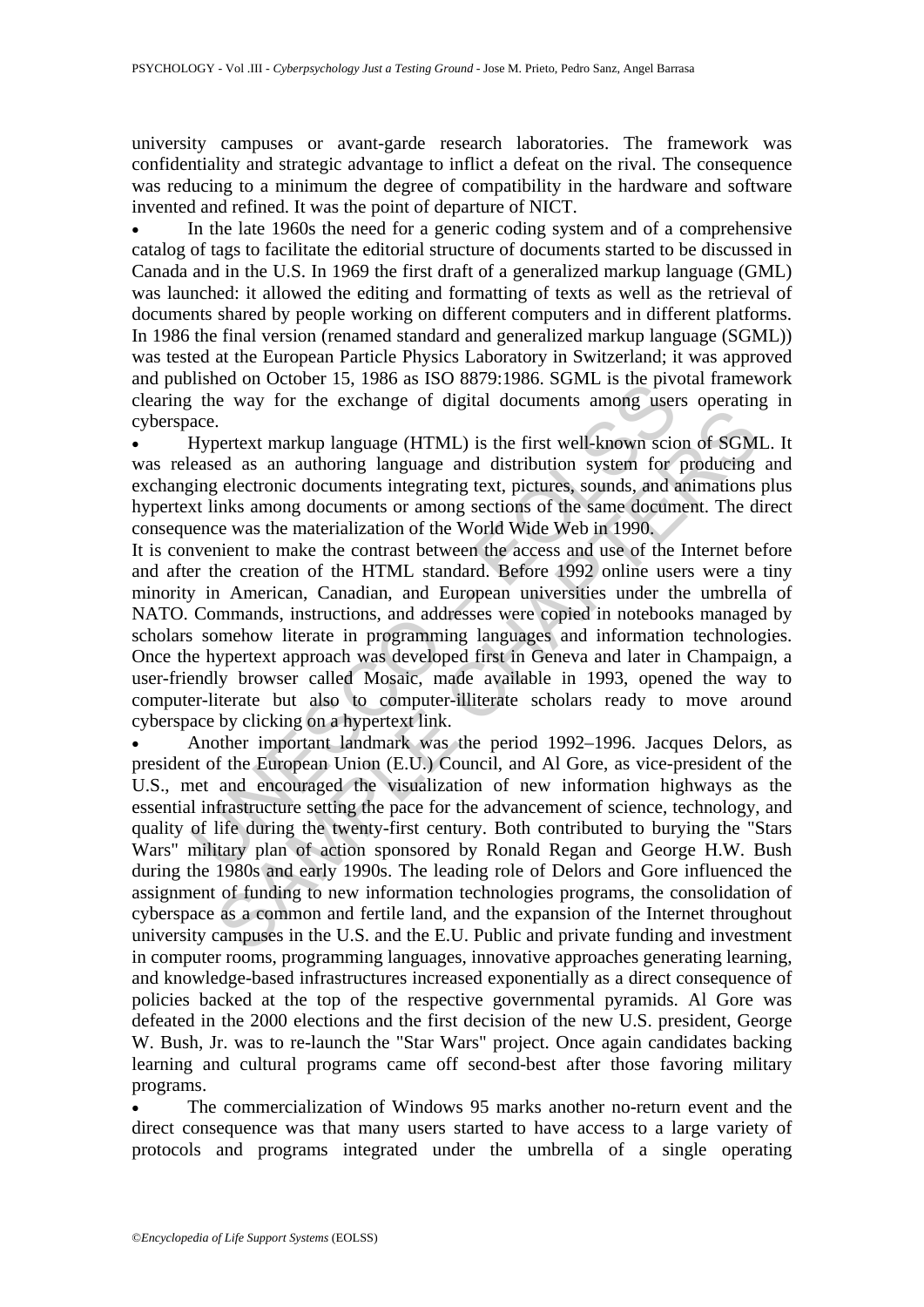environment. In the past the integration of programs and standards turned into a contest between manuals, hardware, and software plus "Aha!" exclamations. Some three out of four breakdowns in Internet connections take place on desktop personal computers (PC) running under Windows 3.1.

Two students at Stanford University created in 1994 a database with all the Internet addresses they considered of real interest for life on the campus and the challenge of updating the database led to the invention of search engines, the first being Yahoo!

e am or uns intractive was to reduce the directional ratios of accounts between Spanish psychologists who were scholars and practional associations in Spain backed this initiative, and togetion focused on supplying free co and associations in Spain backed this initiative, and together create<br>focused on supplying free connection to individual members. This did<br>the rest of the world and so access to the Internet passes through m<br>tries. In 199 • In Spain there was another landmark. In 1996 the Spanish Psychological Association (Colegio Oficial de Psicólogos) started to provide gratis access to the Internet and free homepages to every associate as a service included in the membership fee. The aim of this initiative was to reduce the differential ratios of accessibility to the Internet between Spanish psychologists who were scholars and practitioners. Other professional associations in Spain backed this initiative, and together created a foundation focused on supplying free connection to individual members. This did not happen in the rest of the world and so access to the Internet passes through many intermediaries. In 1996 the estimate of Internet users in Spain was 350 000 (13.770.000 users in 2006) and about 15% to 20% of these were practitioners with an Internet account facilitated by the above-mentioned foundation.

-

- -

# TO ACCESS ALL THE **32 PAGES** OF THIS CHAPTER, Visit: http://www.eolss.net/Eolss-sampleAllChapter.aspx

#### **Bibliography**

Bell D. and Kennedy B.M., eds. (2000). *The Cyber Cultures Reader*, 768 pp. London/New York: Routledge. [This is a collection of hard-to-find key papers published during the 1990s in the exciting interdisciplinary field of Internet and multimedia studies that facilitates the follow up and understanding of the ways in which new information and communication technologies reshape sociotechnical forms and practices from identity play to community building, from wired users to cyborgs.]

Birnbaum M.H., ed. (2000). *Psychological Experiments on the Internet*, 317 pp. San Diego: Academic. [This books has three sections. The first analyzes studies carried out on the Internet with similar studies in the laboratory or field studies, stressing methodological aspects that must be taken into consideration when deciding what is the right medium to be used. The second section focuses on the role of individual differences and cross-cultural differences as identified through online research. The third section pays attention to computer techniques that may improve the quality of experiments implemented online.]

*CyberPsychology & Behavior* (*http://www.liebertonline.com/cpb/*). [This is the first offline and online journal devoted to published research papers taking advantage of new information and communication technologies in quite a large number of sub-disciplines and specific subjects in psychology.]

Fink J. (1999). *How to Use Computers and Cyberspace in the Clinical Practice of Psychotherapy*, 336 pp. Northvale, N.J.: Aronson. [Eleven co-authors analyze the challenges faced by professional psychologists determined to transmute the conventional couch into an online couch, to explore the self by inviting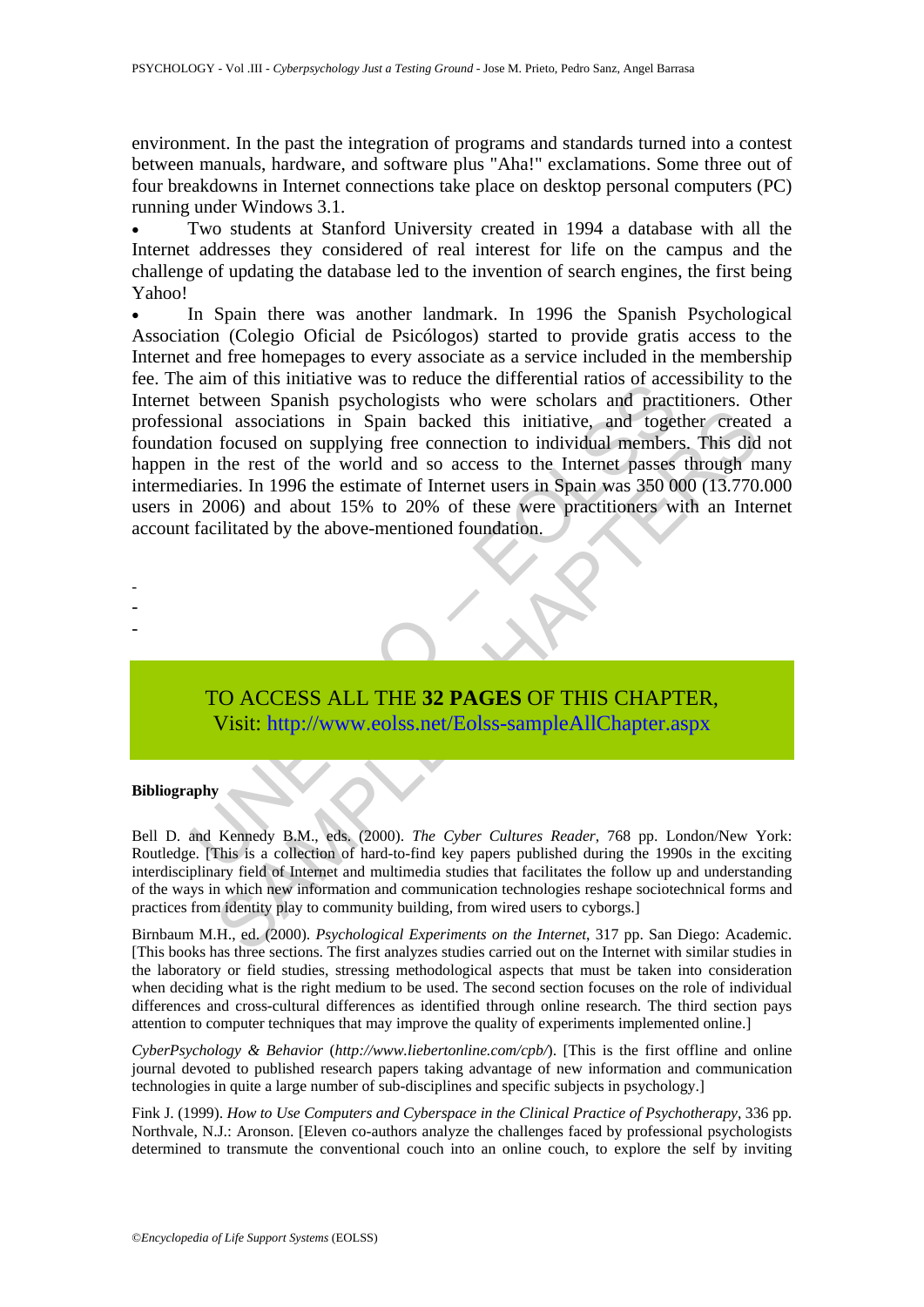patients to produce a personal Web page, to go after the consequences of a disembodied gender in cyberspace, to go along with the consequences of virtual healthcare programs. These are the core issues approached in this book plus a catalogue of Internet resources for clinical psychologists.]

Gackenbach J., ed. (1998). *Psychology and the Internet: Intrapersonal, Interpersonal and Transpersonal Implications*, 369 pp. San Diego: Academic. [This is a compilation based on research reviews of empirical studies and conjectural inquiries on the psychological use of the Internet. The first section reports on the normal and deviant aspects of the self when staying online. The second section pays attention to the interpersonal relations maintained in cyberspace, from close to distant. The third section approaches transpersonal issues such as the development of consciousness and collective unconscious.]

Gordo A.J. and Parker I. eds (1999). *Cyberpsychology,* 244 pp. London: Macmillan. [This is a compilation of theoretical chapters that analyze cyberpsychology from a postmodernist view. The First part examines conditions of possibility for the psy-techno complex using different forms of psychological and machine culture. Second part develops issues about body politics, ethics and research practice via arguments around the relationship between psychology and cyberculture. And the third part situates cyberpsychology in the interplay between the mobility and constraints of information networks]

Laudon K.C. and Laudon J.P. (2000). *Management Information Systems: Organization and Technology in the Networked Enterprise*, 6th edn. Upper Saddle River, N.J.: Prentice Hall. [This is a fundamental book that introduces an overview of what goes on in the interface between information systems and business or management affairs, but also facilitates operational frameworks ready made to build information systems in organizations to enhance managing decision making. Every two years there is a printed update and regular updates are available at *http://www.prenhall.com/laudon/*.]

Prensky M. (2001). *Digital Game-Based Learning*, 442 pp. New York: McGraw-Hill. [Games have been used as educational and training tools for centuries. Video games and computer games have converged to meet the needs and leaning styles of people wishing to improve their expertise by using simulations and theatrical scenarios. It is also a means to narrow the generation gap between trainers belonging to a predigital cohort and trainees raised in an audiovisual and digitalized cultural background.]

s around the relationship between psychology and cyberculture. And the thology in the interplay between the mobility and constraints of information ne<br>
S.C. and Laudon J.P. (2000). *Management Information Systems: Organiza* ogy in the interplay between the mobility and constraints of information networks]<br>and Laudon J.P. (2000). *Management Information Systems*: *Organitzation and Technos*<br>*rice Letterprise*, 6th edn. Upper Saddle River, N.J. Reips U.-D. and Bosnjak M., eds. (2001). *Dimensions of Internet Science*, 347 pp. Lengerich, Germany: Pabst Science. [This is a collection of empirical studies that examine the Internet as both an instrument for, and an object of, scientific investigation. Each contribution has been subject to two rounds of double peer review. It approaches issues such as psychological Web experiments, Web questionnaire studies, studying perception on the Net, Net-based surveys, communication research as well as knowledge acquisition and learning throughout cyberspace.]

Rouet J.-F., Levonen J.J., Dillon A., and Spiro R.J., eds. (1996). *Hypertext and Cognition* (Fifth European Association for Research on Learning and Instruction Conference, Aix-en-Provence, France, 1994), 175 pp. Mahwah, N.J.: Lawrence Erlbaum. [This book approaches the psychological study on how hypertext and multimedia documents may become a labyrinth or a fast track to transform information into meaningful knowledge.]

Wallace P.M. (1999). *The Psychology of the Internet*, 264 pp. Cambridge, U.K.: Cambridge University Press. [This book studies how cyberspace influences the way people behave when they are online, which often puts on display hidden aspects more or less defused in face-to-face contacts. It also analyzes the plasticity of cyberspace where individuals shape the kind of interactions accepted or refused, molding the psychological environment for others.]

Whittle D.B. (1997). *Cyberspace: The Human Dimension*, 456 pp. New York: Freeman. [This book brings together numerous and dispersed tools and appliances that constitute the paraphernalia of cyberspace. It has been written in a readable and comprehensive manner for novice and experienced Internet users looking for a cognitive map of the sociotechnical surrounding called cyberspace. It is an invitation to identify the role episodes taking place in this recently developed neighborhood.]

Wolfe C.R., ed. (2001). *Learning and Teaching on the World Wide Web*, 278 pp. San Diego: Academic. [The cost-effective advances and achievements attained by the use of learning technologies are examined in the 12 chapters of this book to place the development of World Wide Web resources on a consistent psychological foundation. It combines theoretical advances and empirical findings and moves from the frame of reference of individual learners to that of learning communities in university campuses.]